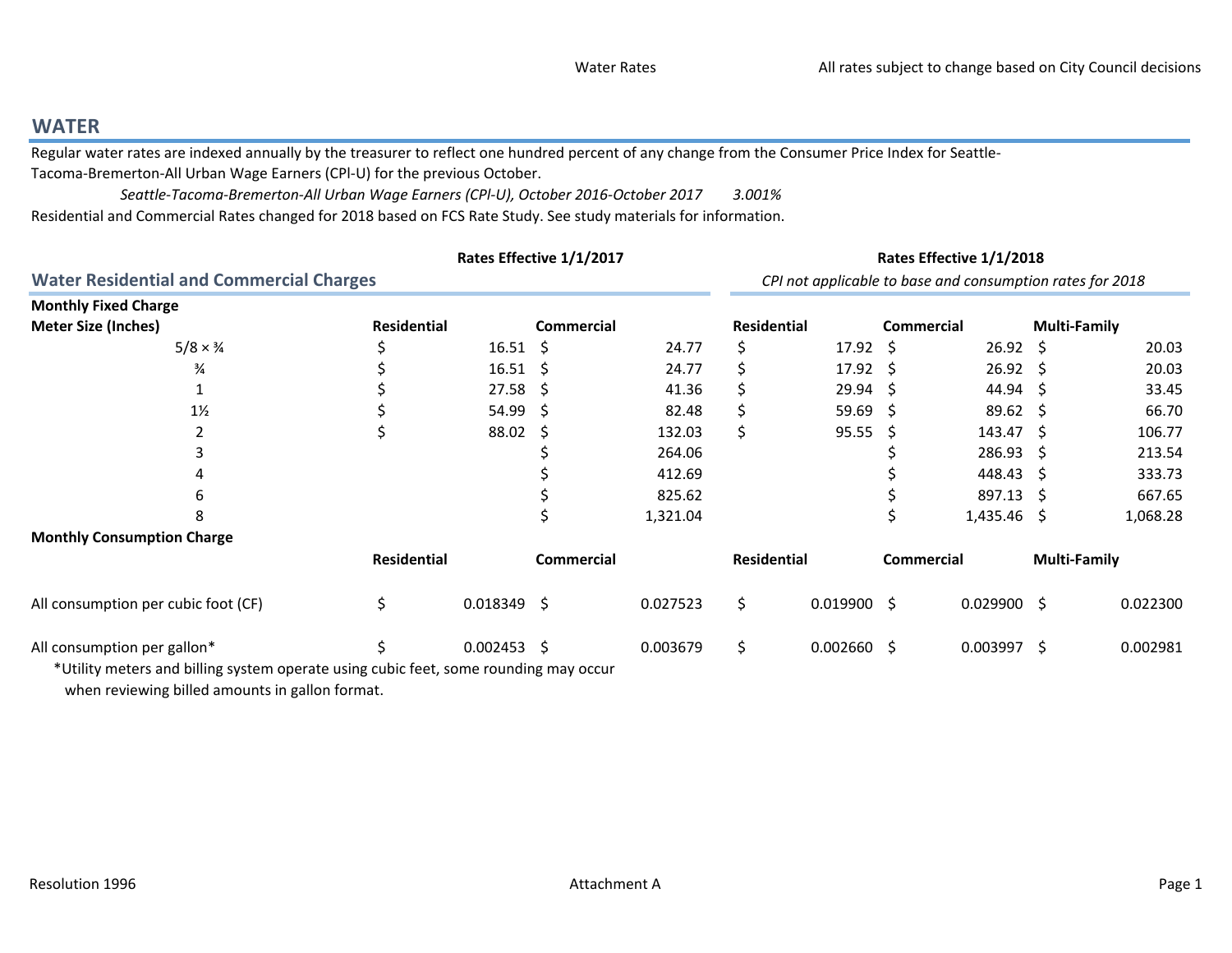| <b>Meter Size (Inches)</b>                                                                                                                                             | <b>GFC In-City</b> |                         |    | Including taxes & fees      | <b>GFC In-City</b> |                         | Including taxes & fees                                                                         |             |
|------------------------------------------------------------------------------------------------------------------------------------------------------------------------|--------------------|-------------------------|----|-----------------------------|--------------------|-------------------------|------------------------------------------------------------------------------------------------|-------------|
| $5/8 \times \frac{3}{4}$                                                                                                                                               |                    | 2,703.69                | -S | 4,038.91                    | \$                 | 2,784.84 \$             | 4,135.82                                                                                       | 6203.730837 |
|                                                                                                                                                                        |                    | 3,649.99 \$             |    | 5,105.05                    |                    | $3,759.54$ \$           | 5,233.98                                                                                       | 7850.968552 |
| $1\frac{1}{2}$                                                                                                                                                         |                    | 7,299.96 \$             |    | 9,217.34                    |                    | 7,519.07 \$             | 9,469.68                                                                                       |             |
| 2                                                                                                                                                                      |                    | 11,679.94               | -S | 14,152.09                   | \$                 | 12,030.51 \$            | 14,552.54                                                                                      |             |
| 3                                                                                                                                                                      |                    | 23,359.88               | -S | 27,311.41                   |                    | 24,061.02 \$            | 28,106.83                                                                                      |             |
|                                                                                                                                                                        |                    | 36,499.82               | -S | 42,115.64                   |                    | 37,595.35 \$            | 43,355.42                                                                                      |             |
| 6                                                                                                                                                                      |                    | 72,999.64               | -S | 83,238.51                   | Ś                  | 75,190.70 \$            | 85,712.59                                                                                      |             |
| 8                                                                                                                                                                      |                    | 116,799.41 \$           |    | 132,585.96                  |                    | 120,305.11 \$           | 136,541.17                                                                                     |             |
| 10                                                                                                                                                                     |                    | 167,899.15 \$           |    | 190,157.98                  |                    | 172,938.59 \$           | 195,841.19                                                                                     |             |
| Agriculture Meter (double check)<br><b>Agriculture Consumption Rate</b><br>*Agriculture water charged for variable rate only, fixed costs of water system not included |                    | 354.20                  |    | 231.83 Per Million Gallons  | \$                 | 364.84                  | 238.79 Per Million Gallons<br>*Agriculture rate will be tied to the contractual wholesale rate |             |
| <b>Water Additional Fees</b>                                                                                                                                           |                    |                         |    |                             |                    |                         |                                                                                                |             |
| Meter Installation Fee, up to 1"                                                                                                                                       |                    | 860.21                  |    |                             |                    | 886.03                  |                                                                                                |             |
| Including taxes                                                                                                                                                        |                    | 969.16                  |    |                             |                    | 998.25                  |                                                                                                |             |
| Meter Installation Fee deposit, greater than 1"                                                                                                                        |                    |                         |    | 860.21 towards install cost |                    |                         | 886.03 towards install cost                                                                    |             |
| <b>Standpipe Water Charges</b>                                                                                                                                         |                    | 0.022770 Per Cubic Foot |    |                             |                    | 0.029900 Per Cubic Foot |                                                                                                |             |
| Construction Meter Charges*                                                                                                                                            |                    | 50.00                   |    |                             |                    | 50.00                   |                                                                                                |             |
| Flat fee up to 60 days, up to 1000CF, billed at standpipe rate after CF cap.                                                                                           |                    |                         |    |                             |                    |                         |                                                                                                |             |
| Including taxes                                                                                                                                                        |                    | 56.33                   |    |                             | \$                 | 56.33                   |                                                                                                |             |
| Water service fee*                                                                                                                                                     |                    | 75.00                   |    |                             | \$                 | 75.00                   |                                                                                                |             |
| After hours additional water service fee*                                                                                                                              |                    | 75.00                   |    |                             |                    | 75.00                   |                                                                                                |             |
| *No subject to CPI adjustments                                                                                                                                         |                    |                         |    |                             |                    |                         |                                                                                                |             |

Water General Facilities Charges~

ALL RATES ARE SUBJECT TO CHANGE BASED ON CITY COUNCIL DECISIONS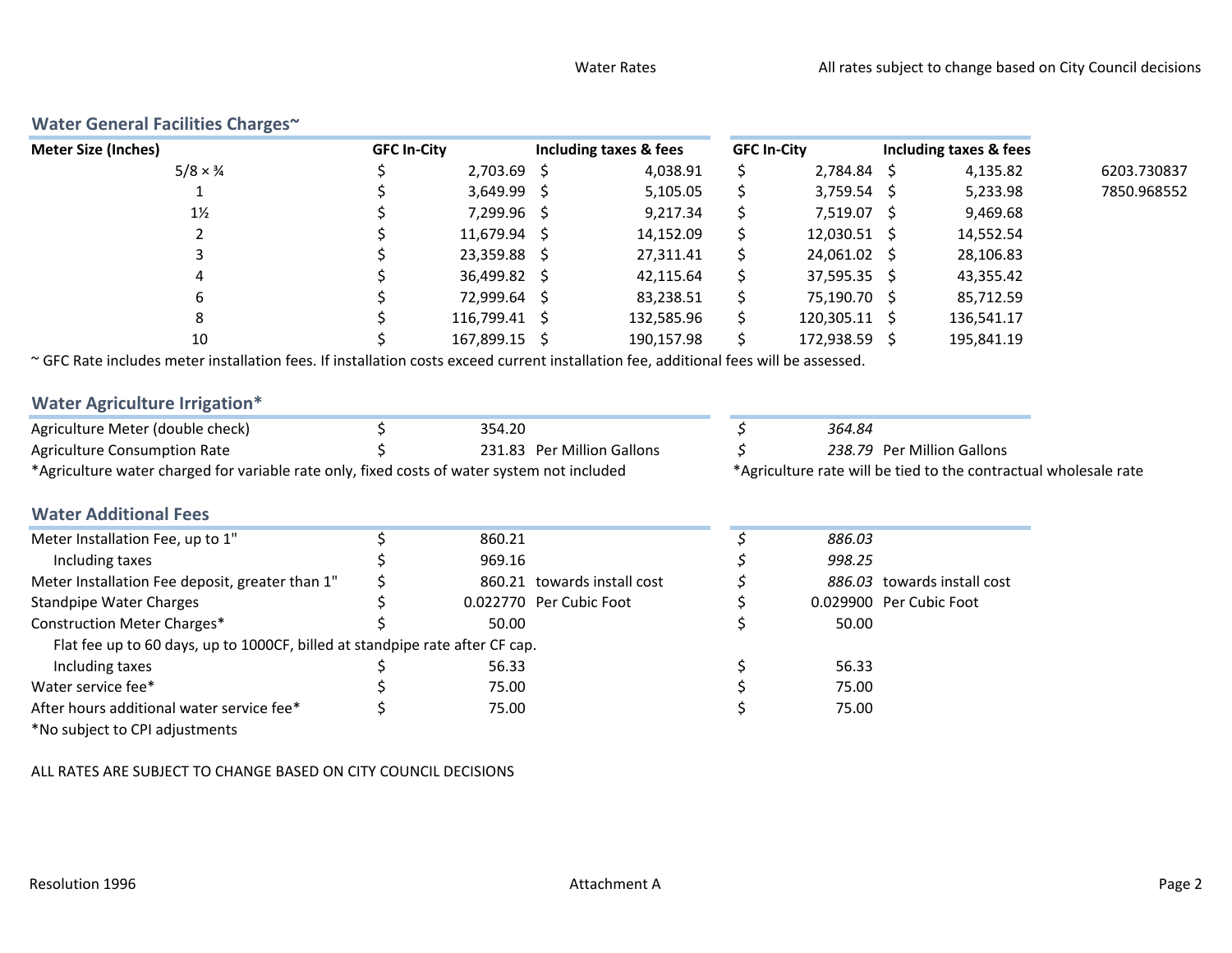#### Sewer Rates

## SEWER

 Regular sewer rates are indexed annually by the treasurer to reflect one hundred percent of any change from the Consumer Price Index for Seattle-Tacoma-Bremerton-All Urban Wage Earners (CPl-U) for the previous October.

3.001%Seattle-Tacoma-Bremerton-All Urban Wage Earners (CPl-U), October 2016-October 2017

|                                                 |                 | Rates Effective 1/1/2017 |        |                    |       | Rates Effective 1/1/2018 |        |
|-------------------------------------------------|-----------------|--------------------------|--------|--------------------|-------|--------------------------|--------|
| <b>Sewer Residential and Commercial Charges</b> |                 |                          |        |                    |       |                          |        |
| <b>Monthly Fixed Charge</b>                     |                 |                          |        |                    |       |                          |        |
| <b>Meter Size (Inches)</b>                      | Residential     | Commercial               |        | <b>Residential</b> |       | <b>Commercial</b>        |        |
| $5/8 \times \frac{3}{4}$                        | 32.77S          |                          | 32.77  |                    | 33.75 | -S                       | 33.75  |
| $\frac{3}{4}$                                   | $39.34 \quad $$ |                          | 39.34  |                    | 40.52 | - S                      | 40.52  |
|                                                 | 45.89 \$        |                          | 45.89  |                    | 47.27 | S                        | 47.27  |
| $1\frac{1}{2}$                                  | $59.00 \quad $$ |                          | 59.00  |                    | 60.77 | S                        | 60.77  |
|                                                 |                 |                          | 95.06  |                    |       |                          | 97.91  |
|                                                 |                 |                          | 360.56 |                    |       |                          | 371.38 |
| 4                                               |                 |                          | 458.90 |                    |       |                          | 472.67 |

#### Monthly Consumption Charge

|                                  | <b>Residential</b> |          | Commercial |          | <b>Residential</b> |          | <b>Commercial</b> |          |
|----------------------------------|--------------------|----------|------------|----------|--------------------|----------|-------------------|----------|
| SIC 1 consumption per cubic foot |                    | 0.023325 |            | 0.023325 |                    | 0.024025 |                   | 0.024025 |
| SIC 1 consumption per gallon*    |                    | 0.003118 |            | 0.003118 |                    | 0.003212 |                   | 0.003212 |
| SIC 2 consumption per cubic foot |                    |          |            | 0.029131 |                    |          |                   | 0.030005 |
| SIC 2 consumption per gallon*    |                    |          |            | 0.003895 |                    |          |                   | 0.004012 |
| SIC 3 consumption per cubic foot |                    |          |            | 0.056705 |                    |          |                   | 0.058407 |
| SIC 3 consumption per gallon*    |                    |          |            | 0.007580 |                    |          |                   | 0.007808 |
| SIC 4 consumption per cubic foot |                    |          |            | 0.009226 |                    |          |                   | 0.009503 |
| SIC 4 consumption per gallon*    |                    |          |            | 0.001233 |                    |          |                   | 0.001270 |
| SIC 4: BOD per pound             |                    |          |            | 1.223262 |                    |          |                   | 1.259978 |
| SIC 4: TSS per pound             |                    |          |            | 0.746397 |                    |          |                   | 0.768800 |

\*Utility meters and billing system operate using cubic feet, some rounding may occurwhen reviewing billed amounts in gallon format.

### Sewer General Facilities Charges

| <b>Type</b>  | <b>GFC In-City</b> |             | Including taxes & fees |           | <b>GFC In-City</b> |           | Including taxes & fees |           |
|--------------|--------------------|-------------|------------------------|-----------|--------------------|-----------|------------------------|-----------|
| Singe Family |                    | 8.561.88 \$ |                        | 9.206.33  |                    | 8.818.86  |                        | 9,482.66  |
| Duplex       |                    | 17.123.76   |                        | 18.412.66 |                    | 17.637.72 |                        | 18,965.31 |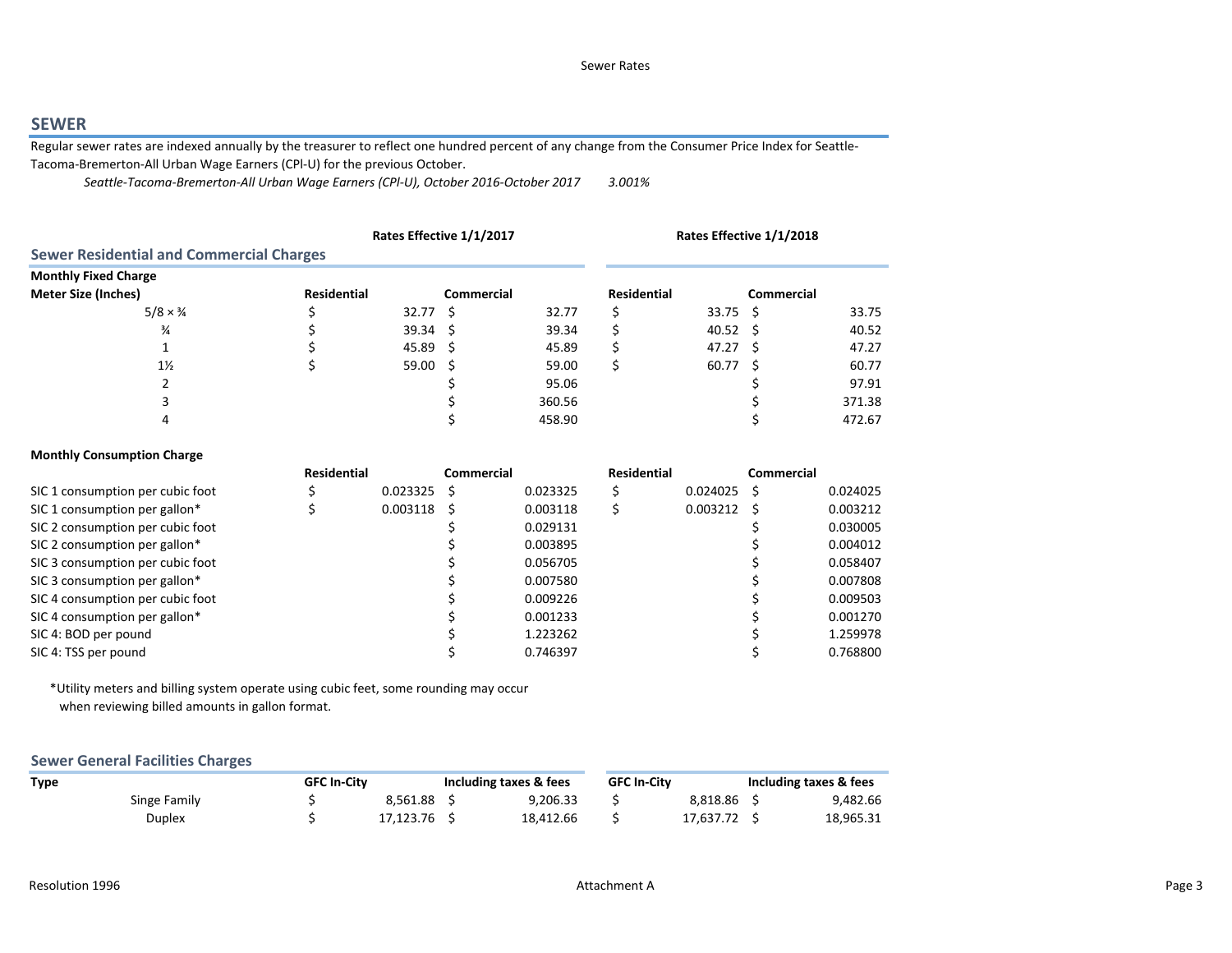#### Solid Waste

3.001%

Regular solid waste rates are indexed annually by the treasurer to reflect one hundred percent of any change from the Consumer Price Index for Seattle-Tacoma-Bremerton-All Urban Wage Earners (CPl-U) for the previous October.

Seattle-Tacoma-Bremerton-All Urban Wage Earners (CPl-U), October 2016-October 2017

#### Rates effective 1/1/2018

#### Solid Waste Residential Rates, includes structures with more than one living unit

| <b>Contents</b>         | <b>Tote Sizes</b> | Minimum # of<br>Totes | Maximum # of<br><b>Totes</b> | <b>Monthly Rate</b> | <b>Additional Totes</b> | <b>Monthly Rate</b> | <b>Additional Totes</b> |
|-------------------------|-------------------|-----------------------|------------------------------|---------------------|-------------------------|---------------------|-------------------------|
| <b>Organics Tote</b>    | 32, 64, 96 gallon | n/a                   | n/a                          | \$11.40             | \$11.40                 | \$11.75             | \$11.75                 |
| <b>Recyclables Tote</b> | 32, 64, 96 gallon |                       | n/a                          | \$9.33              | \$9.33                  | \$9.61              | \$9.61                  |
| Refuse Tote             | 21 gallon         |                       |                              | \$7.26              | n/a                     | \$7.47              | n/a                     |
| Refuse Tote             | 32 gallon         | n/a                   |                              | \$13.48             | \$13.48                 | \$13.88             | \$13.88                 |

Rates effective 1/1/2017

#### Solid Waste Commercial Rates

| <b>Contents</b>                  | <b>Tote Sizes</b> | Minimum # of<br><b>Totes</b> | Maximum # of<br><b>Totes</b> | <b>Monthly Rate</b> | <b>Additional Totes</b> | <b>Monthly Rate</b> | <b>Additional Totes</b> |
|----------------------------------|-------------------|------------------------------|------------------------------|---------------------|-------------------------|---------------------|-------------------------|
| Organics Tote - Restaurants only | 96 gallon         | n/a                          | n/a                          | \$16.59             | \$16.59                 | \$17.08             | \$17.08                 |
| <b>Recyclables Tote</b>          | $\ln/a$           | n/a                          | n/a                          | n/a                 | n/a                     | n/a                 | n/a                     |
| <b>Refuse Tote</b>               | 21 gallon         | n/a                          |                              | \$7.26              | n/a                     | \$7.47              | n/a                     |
| <b>Refuse Tote</b>               | 32 gallon         | n/a                          |                              | \$13.48             | \$13.48                 | \$13.88             | \$13.88                 |
| <b>Refuse Tote</b>               | 96 gallon         | n/a                          |                              | \$37.32             | \$37.32                 | \$38.44             | \$38.44                 |

#### Recycling Container Rates - Residential

| <b>Container Size</b> | <b>Monthly Rate</b> | <b>Extra Collections</b> |
|-----------------------|---------------------|--------------------------|
| 1 Cubic Yard          | \$25.92             | \$15.55                  |
| 2 Cubic Yard          | \$46.65             | \$20.73                  |
| 3 Cubic Yard          | \$72.57             | \$25.92                  |
| 6 Cubic Yard          | \$93.30             | \$31.10                  |
| 8 Cubic Yard          | \$134.77            | \$41.47                  |

| <b>Monthly Rate</b> | <b>Extra Collections</b> |
|---------------------|--------------------------|
| \$26.69             | \$16.02                  |
| \$48.05             | \$21.36                  |
| \$74.74             | \$26.69                  |
| \$96.10             | \$32.03                  |
| \$138.81            | \$42.71                  |

#### Refuse Drop Box Rental Rates PERMANENT - Commercial

| <b>Container Size</b> | <b>Monthly Rate, for</b> | <b>Delivery Fee</b> | Tonnage Fee                           | <b>Haul Fee</b> | <b>Haul Fee Non</b>  | <b>Monthly Rate, for</b> | <b>Delivery Fee</b> | Tonnage Fee Haul Fee       |                      | <b>Haul Fee Non</b> |
|-----------------------|--------------------------|---------------------|---------------------------------------|-----------------|----------------------|--------------------------|---------------------|----------------------------|----------------------|---------------------|
|                       | rented box only          |                     | Per Ton*                              | Compactor Box   | <b>Compactor Box</b> | rented box only          |                     | Per Ton*                   | <b>Compactor Box</b> | Compactor Box       |
| 10 Cubic Yard         | \$103.67                 |                     | At Cost plus<br>$$77.75$ \$1.00/ton   | \$191.78        | \$171.05             | \$106.78                 | \$80.08             | At Cost plus<br>\$1.00/ton | \$197.54             | \$176.18            |
| 30 Cubic Yard         | \$103.67                 |                     | At Cost plus<br>$$77.75$ $$1.00/t$ on | \$191.78        | \$171.05             | \$106.78                 | \$80.08             | At Cost plus<br>\$1.00/ton | \$197.54             | \$176.18            |

\*Not subject to CPI adjustments

\*Not subject to CPI adjustments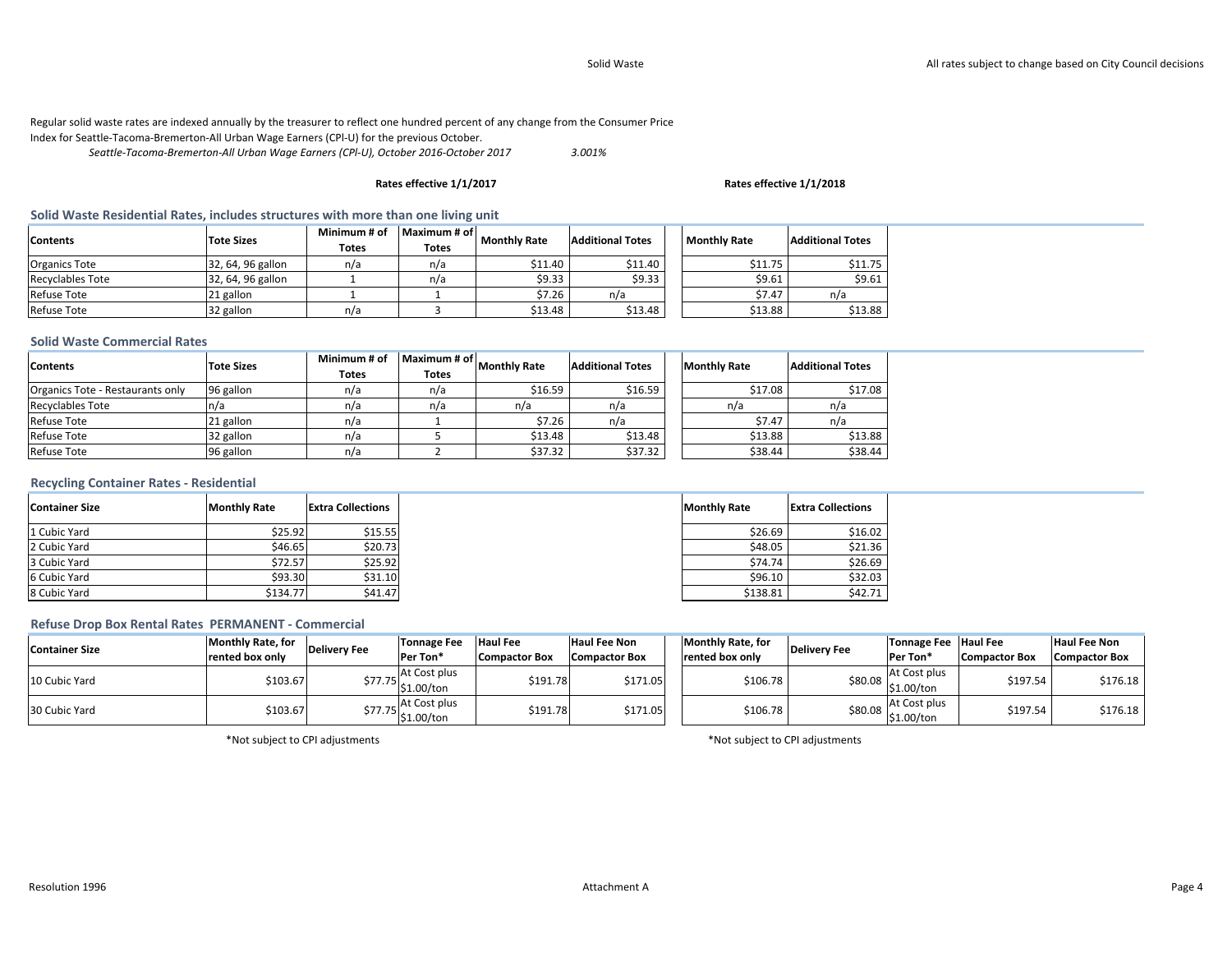#### Refuse Drop Box Rental Rates TEMPORARY - Prepayment Required

| <b>Container Size</b> |          |        | Delivery, Removal Haul Fee Non | Tonnage Fee                                 | Daily Rate.             | <b>Pre-Pay amount.</b> | Delivery, Removal & Haul Fee Non |                      | Tonnage Fee Daily Rate,    |                         | <b>Pre-Pay amount,</b> |
|-----------------------|----------|--------|--------------------------------|---------------------------------------------|-------------------------|------------------------|----------------------------------|----------------------|----------------------------|-------------------------|------------------------|
|                       | & 7 Days |        | <b>Compactor Box</b>           | Per Ton*                                    | <b>Starting 8th Day</b> | includes tax           | 7 Days                           | <b>Compactor Box</b> | Per Ton <sup>*</sup>       | <b>Starting 8th Day</b> | includes tax           |
| 10 Cubic Yard         |          | 281.95 |                                | At Cost plus<br>$$171.05$ \$1.00/ton        | \$15.55                 | \$327.16               | \$288.30                         | \$176.18             | At Cost plus<br>\$1.00/ton | \$16.02                 | \$334.52               |
| 30 Cubic Yard         |          | 281.95 |                                | At Cost plus<br>$$171.05$ $\int$ \$1.00/ton | \$15.55                 | \$327.16               | \$288.30                         | \$176.18             | At Cost plus<br>\$1.00/ton | \$16.02                 | \$334.52               |
|                       |          |        | *No subject to CPI adjustments |                                             |                         |                        | *No subject to CPI adjustments   |                      |                            |                         |                        |

\*No subject to CPI adjustments

Refuse Container Rates PERMANENT - Commercial

| <b>Container Size</b> | <b>Monthly Rate</b> | <b>Extra Collections</b> |
|-----------------------|---------------------|--------------------------|
| 1.5 Cubic Yard        | \$98.48             | \$25.92                  |
| 2 Cubic Yard          | \$119.22            | \$31.10                  |
| 3 Cubic Yard          | \$171.05            | \$41.47                  |
| 6 Cubic Yard          | \$336.92            | \$88.12                  |
| 8 Cubic Yard          | \$450.95            | \$114.03                 |

Refuse Container Rates TEMPORARY - Prepayment required

| <b>Container Size</b> | Delivery, Removal Daily Rate,<br>Extra |                         |                    | Pre-Pay amount, | Delivery, Removal & Daily Rate, Starting Extra |         |                    | Pre-Pay amount, |
|-----------------------|----------------------------------------|-------------------------|--------------------|-----------------|------------------------------------------------|---------|--------------------|-----------------|
|                       | & 7 Days                               | <b>Starting 8th Day</b> | <b>Collections</b> | includes tax    | 7 Davs                                         | 8th Dav | <b>Collections</b> | includes tax    |
| 1.5 Cubic Yard        | \$98.48                                | \$3.11                  | \$57.02            | \$114.27        | \$101.44                                       | \$3.20  | \$58.73            |                 |
| 2 Cubic Yard          | \$114.03                               | \$4.15                  | \$67.38            | \$132.31        | \$117.46                                       | \$4.27  | \$69.41            |                 |
| 3 Cubic Yard          | \$134.77                               | \$5.70                  | \$82.93            | \$156.37        | \$138.81                                       | \$5.87  | \$85.42            |                 |
| 6 Cubic Yard          | \$191.78                               | \$10.37                 | \$134.77           | \$222.53        | \$197.54                                       | \$10.68 | \$138.81           |                 |
| 8 Cubic Yard          | \$233.25                               | \$15.55                 | \$171.05           | \$270.64        | \$240.25                                       | \$16.02 | \$176.18           |                 |

| <b>PIZZ.79</b> | cu.scç   |
|----------------|----------|
| \$176.18       | \$42.71  |
| \$347.03       | \$90.76  |
| \$464.48       | \$117.46 |
|                |          |
|                |          |

| Delivery, Removal & Daily Rate, Starting Extra |         |                    | Pre-Pay amount, |
|------------------------------------------------|---------|--------------------|-----------------|
| 7 Days                                         | 8th Day | <b>Collections</b> | includes tax    |
| \$101.44                                       | \$3.20  | \$58.73            | \$117.70        |
| \$117.46                                       | \$4.27  | \$69.41            | \$136.29        |
| \$138.81                                       | \$5.87  | \$85.42            | \$161.07        |
| \$197.54                                       | \$10.68 | \$138.81           | \$229.21        |
| \$240.25                                       | \$16.02 | \$176.18           | \$278.77        |

#### Solid Waste Additional Fees

| <b>Description</b>                         | Per Unit             | <b>Per Unit</b>      |
|--------------------------------------------|----------------------|----------------------|
| <b>Additional Organics Dump</b>            | \$5.18               | \$5.34               |
| <b>City Garbage Bags</b>                   | \$4.15               | \$4.27               |
| City Garbage Bags - Retail Outlet<br>Price | \$3.89               | \$4.00               |
| Non-Refrigerated Appliance                 | \$25.92              | \$26.69              |
| <b>Organics Tote Cleaning Fee</b>          | \$10.37              | \$10.68              |
| <b>Refrigerated Appliance</b>              | \$36.28              | \$37.37              |
| Refuse Overtime Call-Out, Per Hour         | \$57.02              | \$58.73              |
| Replacement Tote Due To<br>Negligence      | At Cost plus \$10.12 | At Cost plus \$10.42 |
| Return Trip Fee (Blocked Container)        | \$25.92              | \$26.69              |
| Special Haul Per Cubic Yard                | \$36.28              | \$37.37              |
| <b>Organics Return Trip</b>                | \$10.00              | \$10.00              |
| <b>Recycling Return Trip</b>               | \$10.00              | \$10.00              |

| 'er Unit             |  |
|----------------------|--|
| \$5.34               |  |
| \$4.27               |  |
| \$4.00               |  |
| \$26.69              |  |
| \$10.68              |  |
| \$37.37              |  |
| \$58.73              |  |
| At Cost plus \$10.42 |  |
| \$26.69              |  |
| \$37.37              |  |
| \$10.00              |  |
| \$10.00              |  |
|                      |  |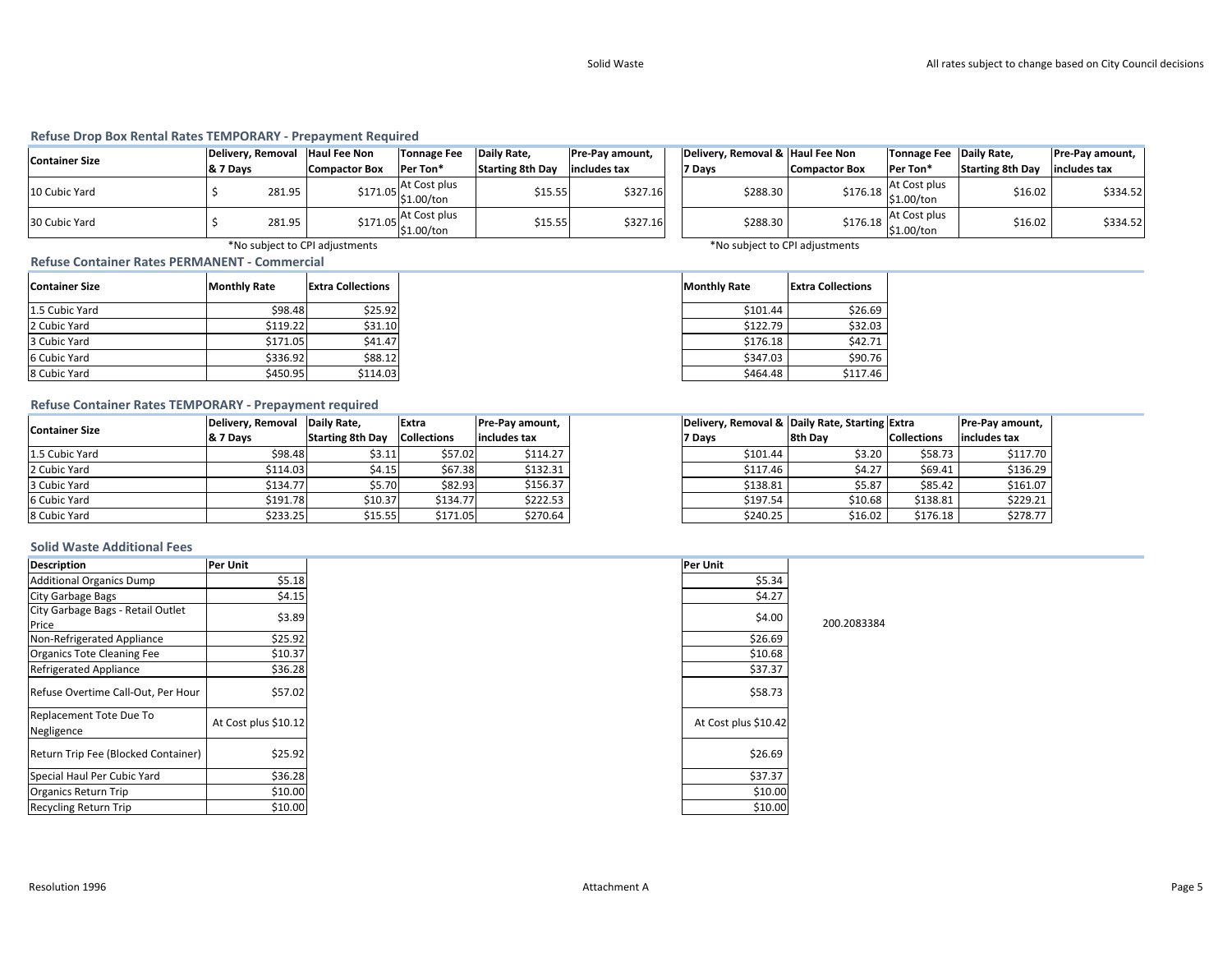### **STORM**

| Effective 1/1/2018 until 12/31/2022, the monthly fixed rate charge for storm residential and commercial charges will not be subject to CPI adjustments. Rate changes are as indicated below.<br>Regular storm rates are indexed annually by the treasurer to reflect one hundred percent of any change from the Consumer Price Index for Seattle-Tacoma-Bremerton-All Urban Wage Earners<br>Seattle-Tacoma-Bremerton-All Urban Wage Earners (CPI-U), October 2016-October 2017 |                          |                |     |                                          | 3.001%           |                                                                |     |                                                                                                     |                 |                                                                  |     |                                          |
|--------------------------------------------------------------------------------------------------------------------------------------------------------------------------------------------------------------------------------------------------------------------------------------------------------------------------------------------------------------------------------------------------------------------------------------------------------------------------------|--------------------------|----------------|-----|------------------------------------------|------------------|----------------------------------------------------------------|-----|-----------------------------------------------------------------------------------------------------|-----------------|------------------------------------------------------------------|-----|------------------------------------------|
| <b>Storm Residential and Commercial Charges</b>                                                                                                                                                                                                                                                                                                                                                                                                                                | Rates Effective 1/1/2017 |                |     | Rates Effective 1/1/2018                 |                  | Rates Effective 1/1/2019                                       |     | Rates Effective 1/1/2020                                                                            |                 | Rates Effective 1/1/2021                                         |     | Rates Effective 1/1/2022                 |
|                                                                                                                                                                                                                                                                                                                                                                                                                                                                                |                          |                |     |                                          |                  |                                                                |     |                                                                                                     |                 |                                                                  |     |                                          |
| <b>Monthly Fixed Charge</b>                                                                                                                                                                                                                                                                                                                                                                                                                                                    |                          |                |     |                                          |                  |                                                                |     |                                                                                                     |                 |                                                                  |     |                                          |
| Single Family Residential (flat fee)                                                                                                                                                                                                                                                                                                                                                                                                                                           |                          | $5.12 \quad $$ |     | 9.00 <sub>5</sub>                        |                  | 9.50 <sub>5</sub>                                              |     | $10.50 \quad$ \$                                                                                    |                 | 11.50 <sub>5</sub>                                               |     | 12.50                                    |
| Commercial per ERU per Month<br>One ERU is 3,600 square feet of impervious area                                                                                                                                                                                                                                                                                                                                                                                                |                          | $5.12 \quad $$ |     | $9.00$ \$                                |                  | 9.50%                                                          |     | $10.50 \pm 5$                                                                                       |                 | $11.50 \pm 5$                                                    |     | 12.50                                    |
| current charges without any reductions.<br>Monthly Fixed Charge (HM and LM1 Zones)<br>% of current rate<br>Single Family Residential (flat fee)<br>Commercial per ERU per Month                                                                                                                                                                                                                                                                                                |                          |                | 10% | Rates Effective 1/1/2018<br>0.90<br>0.90 | 15%<br>- Ś<br>S. | Rates Effective 1/1/2019<br>$1.43 \quad$ \$<br>$1.43 \quad$ \$ | 20% | Rates Effective 1/1/2020<br>2.10<br>2.10                                                            | 25%<br>Ŝ.<br>-Ś | Rates Effective 1/1/2021<br>$2.88 \quad$ \$<br>2.88 <sup>5</sup> | 30% | Rates Effective 1/1/2022<br>3.75<br>3.75 |
| Monthly Fixed Charge (HM and LM1 Zones)                                                                                                                                                                                                                                                                                                                                                                                                                                        | Rates Effective 1/1/2023 |                |     |                                          |                  |                                                                |     | Rates Effective 1/1/2024 Rates Effective 1/1/2025 Rates Effective 1/1/2026 Rates Effective 1/1/2027 |                 |                                                                  |     | Rates Effective 1/1/2028                 |
| % of current rate                                                                                                                                                                                                                                                                                                                                                                                                                                                              |                          | 40%            |     | 50%                                      |                  | 60%                                                            |     | 70%                                                                                                 |                 | 80%                                                              |     | 90%                                      |
| <b>Storm General Facilities Charges</b>                                                                                                                                                                                                                                                                                                                                                                                                                                        |                          |                |     |                                          |                  |                                                                |     |                                                                                                     |                 |                                                                  |     |                                          |
| <b>Type</b>                                                                                                                                                                                                                                                                                                                                                                                                                                                                    |                          |                |     |                                          |                  |                                                                |     |                                                                                                     |                 |                                                                  |     |                                          |
| Per 3,600 square feet of impervious area                                                                                                                                                                                                                                                                                                                                                                                                                                       | \$.                      | $1,442.36$ \$  |     | 1,485.65 \$                              |                  | $1,530.22$ \$                                                  |     | $1,576.13$ \$                                                                                       |                 | $1,623.41$ \$                                                    |     | 1,672.12                                 |
| Including Tax                                                                                                                                                                                                                                                                                                                                                                                                                                                                  |                          | 1,550.93 \$    |     | 1,597.48 \$                              |                  | $1,645.40$ \$                                                  |     | $1,694.77$ \$                                                                                       |                 | $1,745.61$ \$                                                    |     | 1,797.98                                 |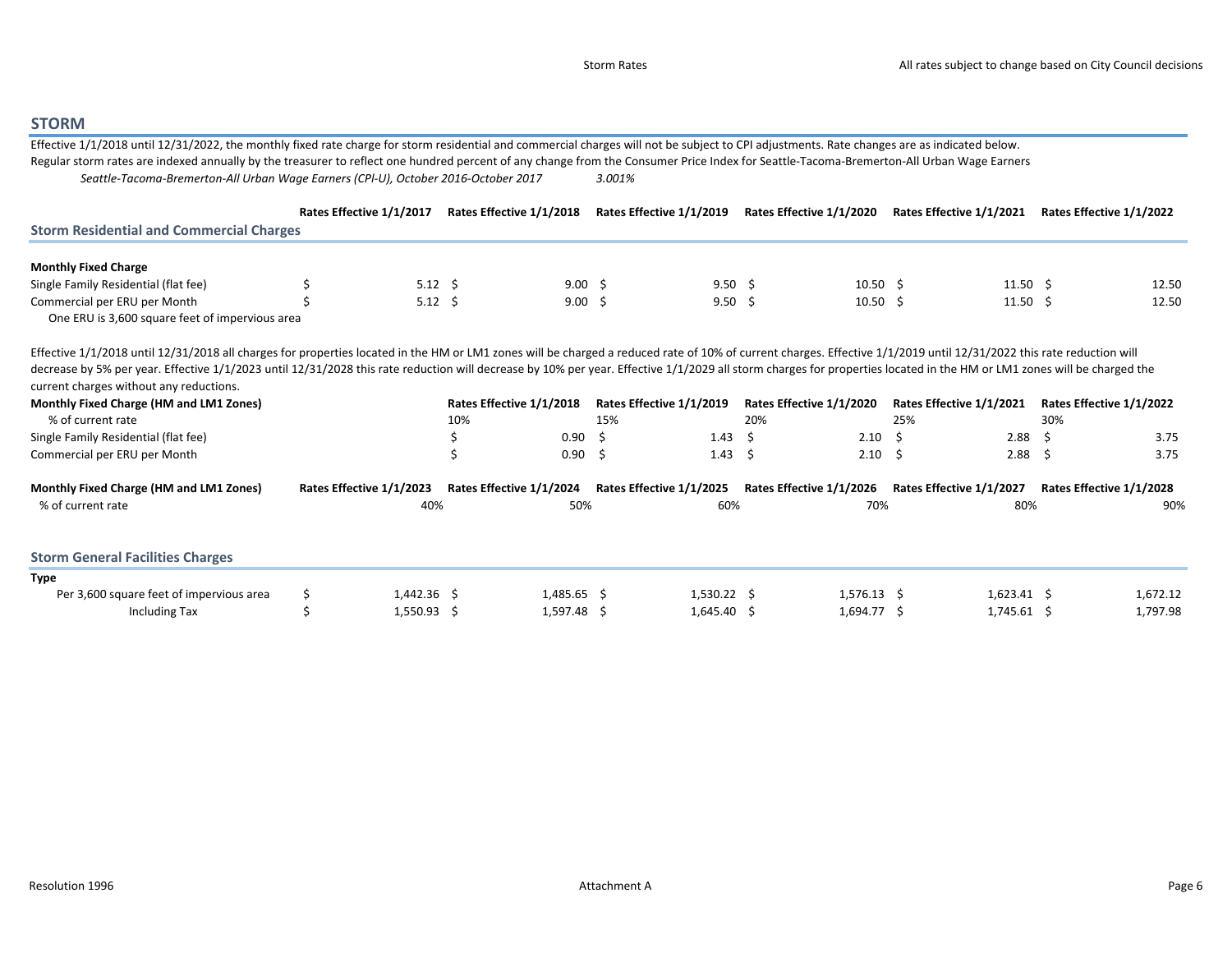### IMPACT FEES

| <b>Park Impact Fee Rate Schedule</b> |                        |          |                                                                                    |
|--------------------------------------|------------------------|----------|------------------------------------------------------------------------------------|
| Rates Effective 1/1/2018             |                        |          |                                                                                    |
| <b>Land Uses</b>                     | <b>Unit of Measure</b> | Rate     | Park Impact Fee adopted via Ord. 2474                                              |
| Single family                        | <b>Dwelling</b>        |          | \$615.00 Rate Basis: Park & Recreation Impact Fee Study/Report dated Oct. 19, 1998 |
| Multi-family                         | <b>Dwelling</b>        | \$615.00 |                                                                                    |

| <b>Fire Impact Fee Rate Schedule</b>                            |                        |                  |                                            |  |  |  |  |  |  |
|-----------------------------------------------------------------|------------------------|------------------|--------------------------------------------|--|--|--|--|--|--|
| Rates Effective 1/1/2018                                        |                        |                  | Fire Impact fee rate adopted via Ord. 2295 |  |  |  |  |  |  |
| <b>Land Uses</b>                                                | <b>Unit of Measure</b> | Rate             | Rate Basis: See Ord. 2295                  |  |  |  |  |  |  |
| $\vert$ All commercial & residential structures with 3+ $\vert$ | Gross floor area       |                  |                                            |  |  |  |  |  |  |
| stories                                                         | above 2nd story        | \$1.00 / sq. ft. |                                            |  |  |  |  |  |  |

# Transportation Impact Fee Rate Schedule

| Rates Effective 1/1/2018                      |                    |            |           |                                                                                                          |  |  |  |  |  |
|-----------------------------------------------|--------------------|------------|-----------|----------------------------------------------------------------------------------------------------------|--|--|--|--|--|
| <b>Land Uses</b>                              | Unit of Measure*   |            | Rate      | Transportation Impact fee rate adopted via Ord. 3011                                                     |  |  |  |  |  |
| Cost per New P.M. Trip Generated              |                    | \$2.641.40 |           | Rate Basis: 2016 Comprehensive Plan Transportation Element                                               |  |  |  |  |  |
|                                               |                    |            |           |                                                                                                          |  |  |  |  |  |
| <b>Residential</b>                            |                    |            |           | <b>Notes:</b>                                                                                            |  |  |  |  |  |
| Single family (detached)                      | <b>Dwelling</b>    | \$         |           | 2,641.40 1. Transportation impact fee rates are increased annually by the treasurer using the            |  |  |  |  |  |
| Apartment (rental, low/med/high rise)         | <b>Dwelling</b>    | \$         | 1,637.67  | Engineering News Record Construction Index (CCI) as a basis for the increase.                            |  |  |  |  |  |
| Low-Rise Apartment (rental, 1-2 levels)       | <b>Dwelling</b>    | \$         | 1,532.01  |                                                                                                          |  |  |  |  |  |
| Mid-Rise Apartment (rental, 3-10 levels)      | <b>Dwelling</b>    | \$         |           | 1,030.15 2. P.M. peak hour trips are determined by using the latest version of the ITE Trip Generation   |  |  |  |  |  |
| High-rise (rental, more than 10 levels)       | <b>Dwelling</b>    | \$         |           | 924.49  Manual published by the Institute of Transportation Engineers (ITE) for the land use(s) that are |  |  |  |  |  |
| Residential condominium/townhouse             |                    |            |           | the subject of the permit. PM peak hour is the sixty minute period between 4:00 p.m. and 6:00            |  |  |  |  |  |
| (ownership units) with at least 1 other owned |                    |            |           | p.m. with the greatest sum of traffic volumes on a roadway segment or passing through the                |  |  |  |  |  |
| unit in structure)                            | <b>Dwelling</b>    | \$         |           | 1,373.53 area of a transportation improvement project. Other trip generation rate sources approved       |  |  |  |  |  |
| Low-rise res. condo/townhome                  | <b>Dwelling</b>    | \$         |           | 2,060.29 by the City may be used where ITE data are based on a limited survey base or where there may    |  |  |  |  |  |
| High-Rise Residential Condo/Townhome          | <b>Dwelling</b>    | $\zeta$    |           | 1,003.73 be special trip generating characteristics of the proposal.                                     |  |  |  |  |  |
| Mobile Home                                   | <b>Dwelling</b>    | \$         | 1,558.43  |                                                                                                          |  |  |  |  |  |
|                                               |                    |            |           | 3. If the land use does not fit into any of the categories specified in the land use table in the        |  |  |  |  |  |
| <b>Commercial - Services</b>                  |                    |            |           | ITE Trip Generation Manual, the City Engineer may use the most directly comparable type of               |  |  |  |  |  |
| Bank (drive-in)                               | sq. ft. / GFA      | \$         |           | 64.19 land use.                                                                                          |  |  |  |  |  |
| Day Care                                      | sq. ft. / GFA      | \$         | 32.17     |                                                                                                          |  |  |  |  |  |
| Hotel/Motel                                   | room               | \$         | 1,584.84  | Review Fee for independent fee calculation: \$500 + additional staff time spent in the review            |  |  |  |  |  |
| Gasoline/Service Station                      | fueling position   | Ś          |           | 36,636.22 and cost of conultant services if the City deems these services to be necessary.               |  |  |  |  |  |
|                                               |                    |            |           |                                                                                                          |  |  |  |  |  |
| Gasoline/Service Station w/ Convenience Mart  | fueling position   | \$,        | 35,685.31 |                                                                                                          |  |  |  |  |  |
| <b>Quick Lubrication Vechile Stop</b>         | servicing position | \$         | 13,708.87 |                                                                                                          |  |  |  |  |  |
| Marina                                        | berth              | Ś.         | 501.87    |                                                                                                          |  |  |  |  |  |
|                                               |                    |            |           |                                                                                                          |  |  |  |  |  |